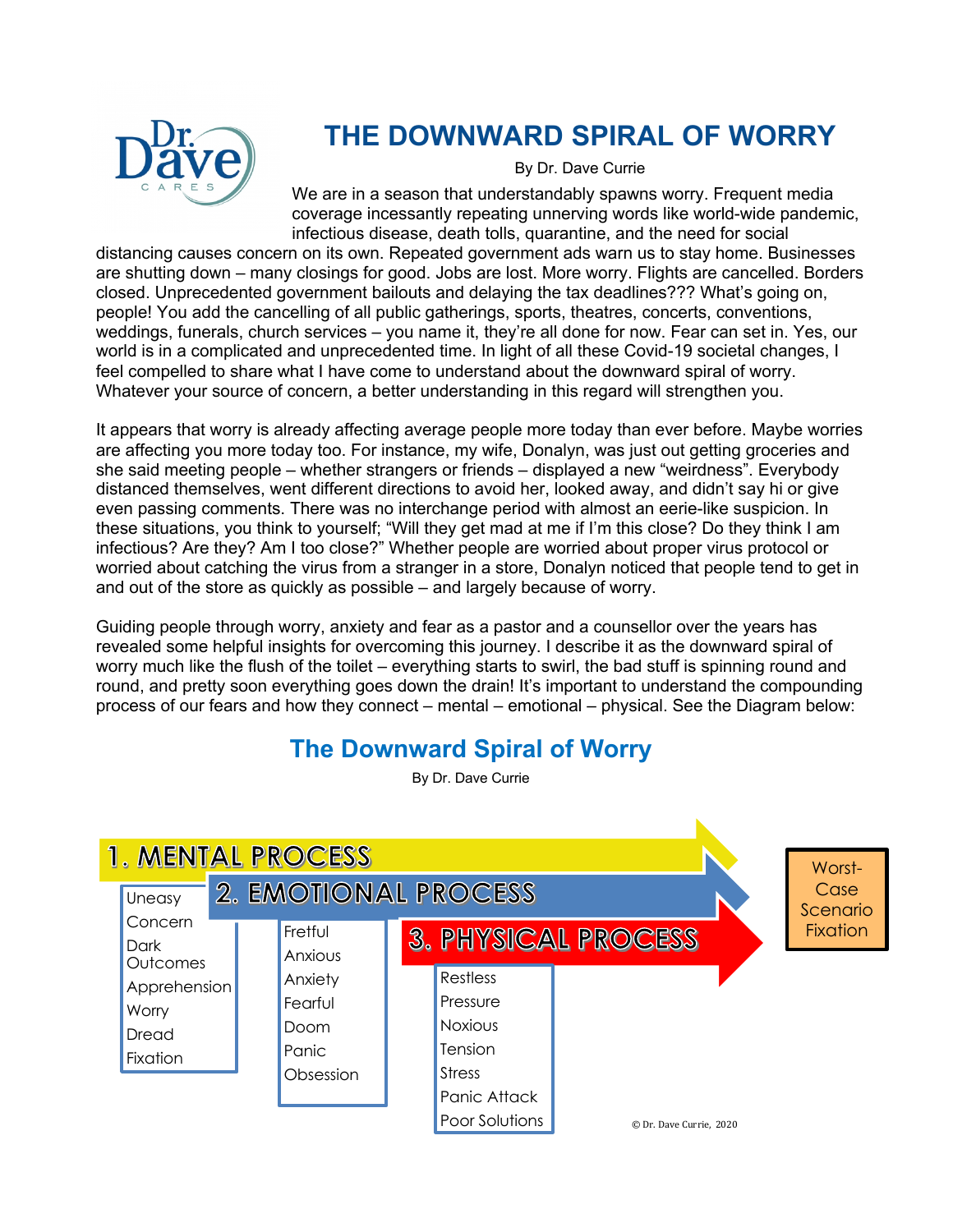Let me explain the Diagram: There are three dimensions that combine to create the worst-case scenario for our worries – the mental, the emotional and the physical. They build on one another and generate a compounding impact (the three arrows) on our personal well-being that if left unchecked and allowed to strengthen, leave us in a sorry state. Our thoughts shape our emotions which in turn steer our actions. The words in the boxes on the diagram show the kinds of thoughts, feelings and reactions we could be having.

## **OUR MENTAL PROCESS**

The battle starts in our thinking process. This is where you can really get off the rails quickly if you don't have any anchoring truth. Without having a God-honouring perspective on life and hardships, the minute difficult things happen or pressure situations arise, the downward spiral of worry can begin. Unchecked, our mind leans toward a sense of uneasiness as negative possibilities and dark outcomes appear likely. Once this growing, negative picture is created, our mind fixates on it. That's when the dark thoughts start to swirl and the mind starts to race. Your mind becomes like a lottery machine with all the numbered balls tumbling inside. There are so many possible combinations spinning in your head and only one is good. And all these tumbling possibilities start weighing on us. We feel uncertain and out of control. We start to get apprehensive and really worry about the situation we find ourself in. The greater the fixation on negative outcomes, the mind slides from concern to apprehension to dread. Doom is pending as a myriad of dark outcomes are considered. Understand that the whole worry game starts in the mind.

#### **OUR EMOTIONAL PROCESS**

Secondly, within the Worry Spiral, there's the compounding impact of the emotional process. This is where dark thoughts unchecked turn into fears and we feel this in the pit of our stomach. This is no longer confined to our head. This sinks into our heart – the seat of my emotions. Fixation on negative situational outcomes leads to an obsession to worry. I start to feel fretful or anxious. And when I feel I can't alter outcomes, what begins as nervousness accelerates to a gnawing anxiety and onto a fullblown, sickening panic. We all have a tendency to fixate on negative outcomes (mental strain) because nobody wants anything bad to happen. But the heavy burden in our spirit and on our disposition that goes with the negative fixation is extremely taxing (emotional strain). Research shows that 85 to 90% of the things we worry about never even happen (NBC News – 2017). But most of us still do it. This mental rumination of negative outcomes stirs us and makes us feel anxious. What starts by taking over my mind soon transitions to flood my emotions – the fear and anxiety can grip me. It is here that I am very consciously and emotionally preoccupied - I am worried.

## **OUR PHYSICAL PROCESS**

The third aspect of the Worry Spiral is the compounding effect that worry has on a person physically. As the negative mental shift happens, the dark emotional weight – fear and anxiety – shape your disposition and begin to alter your physical well-being. Rogue thoughts and unbridled emotions create physiological reactions. Negative outcomes – dark thoughts about the future – that you can't quit thinking about, charge you emotionally with worry and grip your present reality to the point that it effects your body. In the study of the impact of trauma on people, we find a strong connection between emotional pain and physical pain. It's called "visceral" – where actual residual pain in the body occurs through experiencing things deeply emotionally. Physical signs of the mental and the emotional preoccupation with dark outcomes start to surface. We start to feel restless – a sense of pressure builds up. Our temperature might rise – our heart rate might increase – we may feel nauseous – upset to our stomach. It's common medical insight that anxiety turned inward can be the cause of ulcers. Tension related to worry causes tightness, sore muscles and back aches. Ongoing stress is a critical factor in heart failure. This is where panic attacks fit in. Mental fixation and emotional obsession can create a shortness of breath and tightness in the chest. It's in this state that our poorest, irrational choices are often made. Physiological panic is emotional anxiety gone wild. So you see, the mental, emotional and physical processes build on one another to compound a sense of fear – the Downward Spiral of Worry.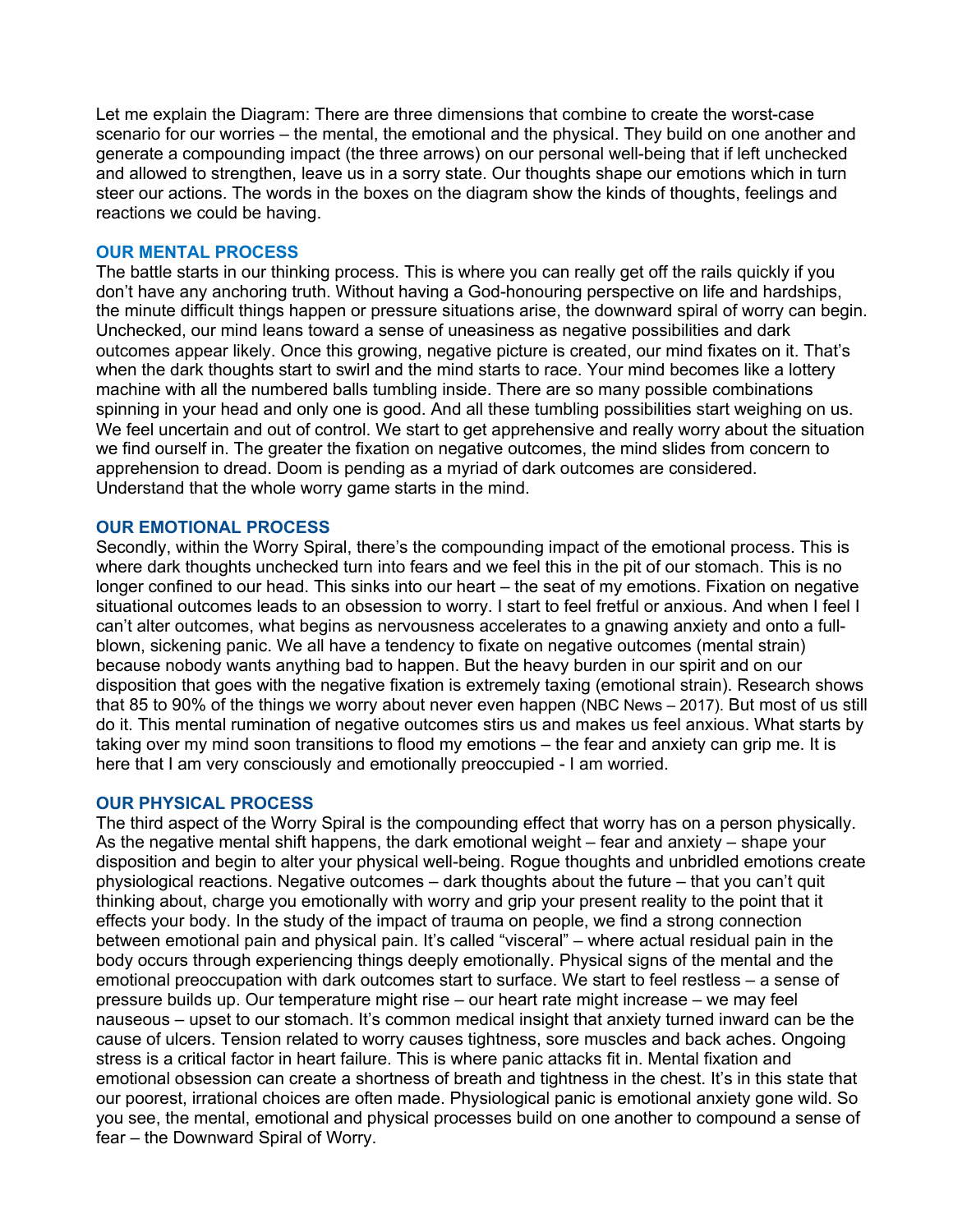# **LET ANCHORING TRUTH HANDLE YOUR WORRY**

Remember: the battle starts in the mind. If you win that battle, the emotions and reactions remain in check and stable. To move beyond worry, we have to face the hardship or trial with what I call, *"anchoring truth".* Solid, undeniable truth is what you need in place to hold you when trauma or tensions come. What's going to steady your mind – dominating any negative thought that attacks your peace? What is going to be your foundation – your bedrock? What truth is going to make you unshakable regardless of the challenging circumstances? I pray that you will be anchored to God's perspective and the Biblical principles and life truths found in His Word. So, when something difficult happens – we remember our anchoring truth. Here's mine... *"God hasn't left me. He loves me and is in control* of my life and everything that concerns me. I will trust Him. God's got this!"

Recently, I did a couple of video interviews requesting my perspective on the impact the virus is having on people and their families. I reminded listeners of the God perspective on the virus that should anchor all of us. My words: "Remember, God is still in charge NOT some virus. The Lord didn't go *for* coffee and return to find this pandemic and say, "Oh my goodness – what happened while I was gone? *Look at this mess - oh my – what am I going to do?"* No! This whole virus thing is all within God's scope of understanding and is being allowed by Him for a reason. I need to keep God in the middle of the crisis knowing He didn't quit loving me, hasn't left me, is still in charge of all things and I need to fully trust and surrender to Him. So do you.

That truth anchors me – it's the truth I seek to base my life on. I go to His Word, understand clearly what His Word says and I work hard to believe it. The key is to take the Word to the problem and the problem to the Word. Let God call the shots not the problem. The enemy of our soul's biggest weapon is fear because as fear takes hold of me, I am less likely and sometimes even unable to trust God. This LIE that God isn't for me, doesn't care for me and somehow has lost control of things or is disengaged – this LIE – can become a stronghold in my life where God isn't free to work in me and through me. Don't let the problem consume your mind, stir up negative emotions and get your actions going into the stupid zone. You see, anchoring truth is designed to stabilize our mind – the mental domain – where all the worry and fear problem starts in the first place.

This battle rages in our minds over and over again when we face trouble, trials or temptations. Do I trust God or not? Do I give in to fear or not? This war – and it is a war – is best evidenced in 2 Corinthians 10:3-5 where it says…**"** *For though we live in the world, we do not wage war as the world does. The weapons we fight with are not the weapons of the world. On the contrary, they have divine power to demolish strongholds. We demolish arguments and every pretension that sets itself up against the knowledge of God, and we take captive every thought to make it obedient to Christ."*

We are reminded firstly; we have God's divine power to demolish the strongholds of worry and fear. Worry and fear don't have to grip us and take us down. Secondly, we have God's truth so we can demolish arguments that cause us to doubt and diminish our faith. Don't let the enemy cause you to question God. Use God and His Word to put the enemy in his place! Finally, we really need to take every thought captive and make it obedient to Christ. This means that we have to measure the threat or worry against our unchanging, anchoring truth – what God says in His Word - and capture those wild and rogue thoughts of worry and doubt and tie them firmly to His truth.

The point of *"capturing every wild thought"* could not be more clearly portrayed then when I worked as a teen one summer at Circle C Ranch, a Christian Camp in upstate New York. As one of the 6 wranglers, we had to run herd on 70 horses – care for and feed them – as well use them to instruct riding to nearly 400 kids each week. Six mornings each week we would have to round up the herd from the 40 acres of pasture and bring them in for the day of riding. In the mix of horses were 3 or 4 unbroken steads that were not yet suitable for children to ride. Morning after morning, as we got the whole bunch within a short distance of the corral, these strong-minded, wild ones would take it upon